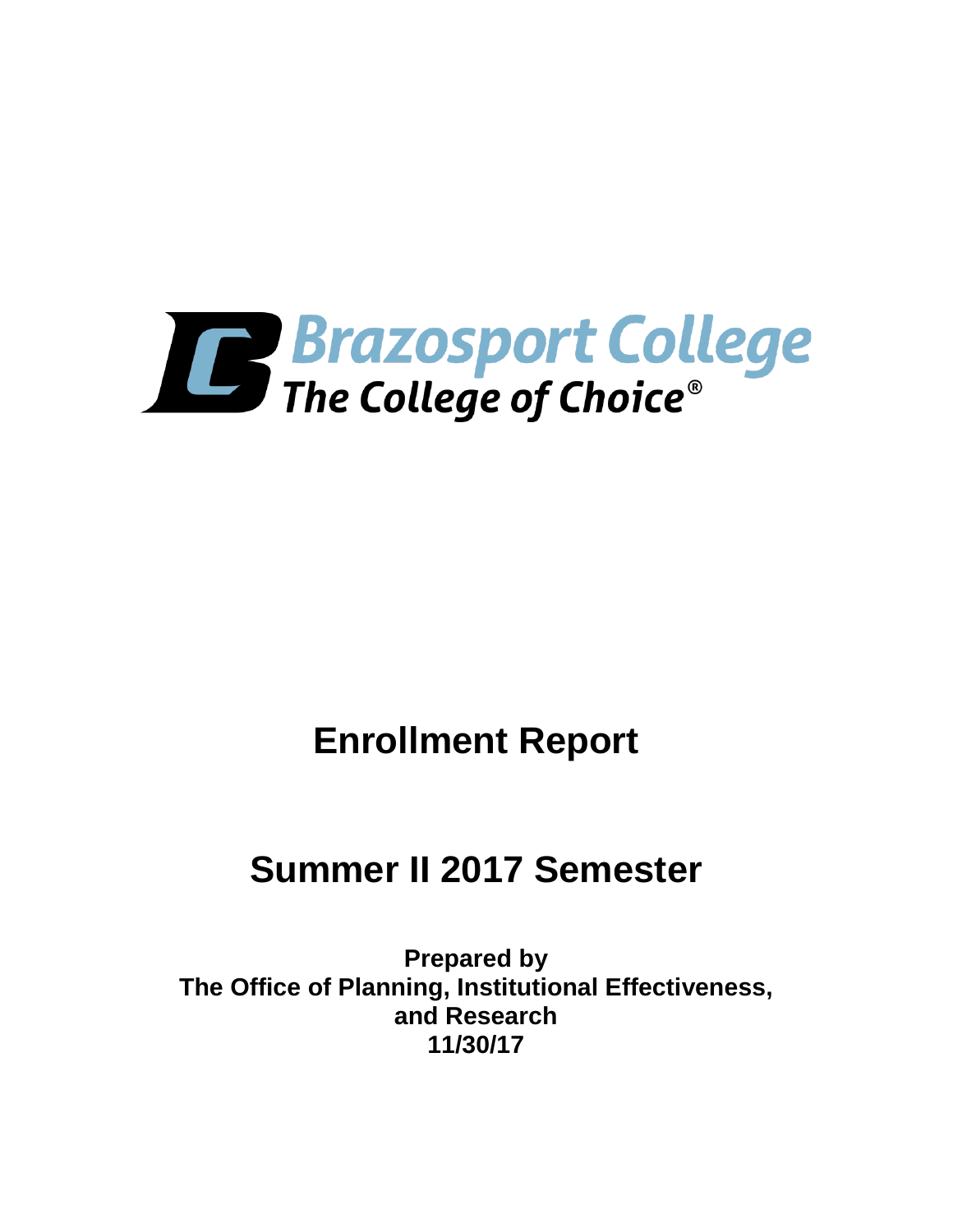## **Enrollment Report – Summer II 2017 Table of Contents**

| Table 7D Students Residence by County / State / CountryPage 4 |  |
|---------------------------------------------------------------|--|
|                                                               |  |
|                                                               |  |
|                                                               |  |
|                                                               |  |
|                                                               |  |
|                                                               |  |
| Table 14A Enrollment by Department / Technical Program Page 7 |  |
| Table 14B Enrollment by Department / Academic ProgramPage 7   |  |
|                                                               |  |
|                                                               |  |
|                                                               |  |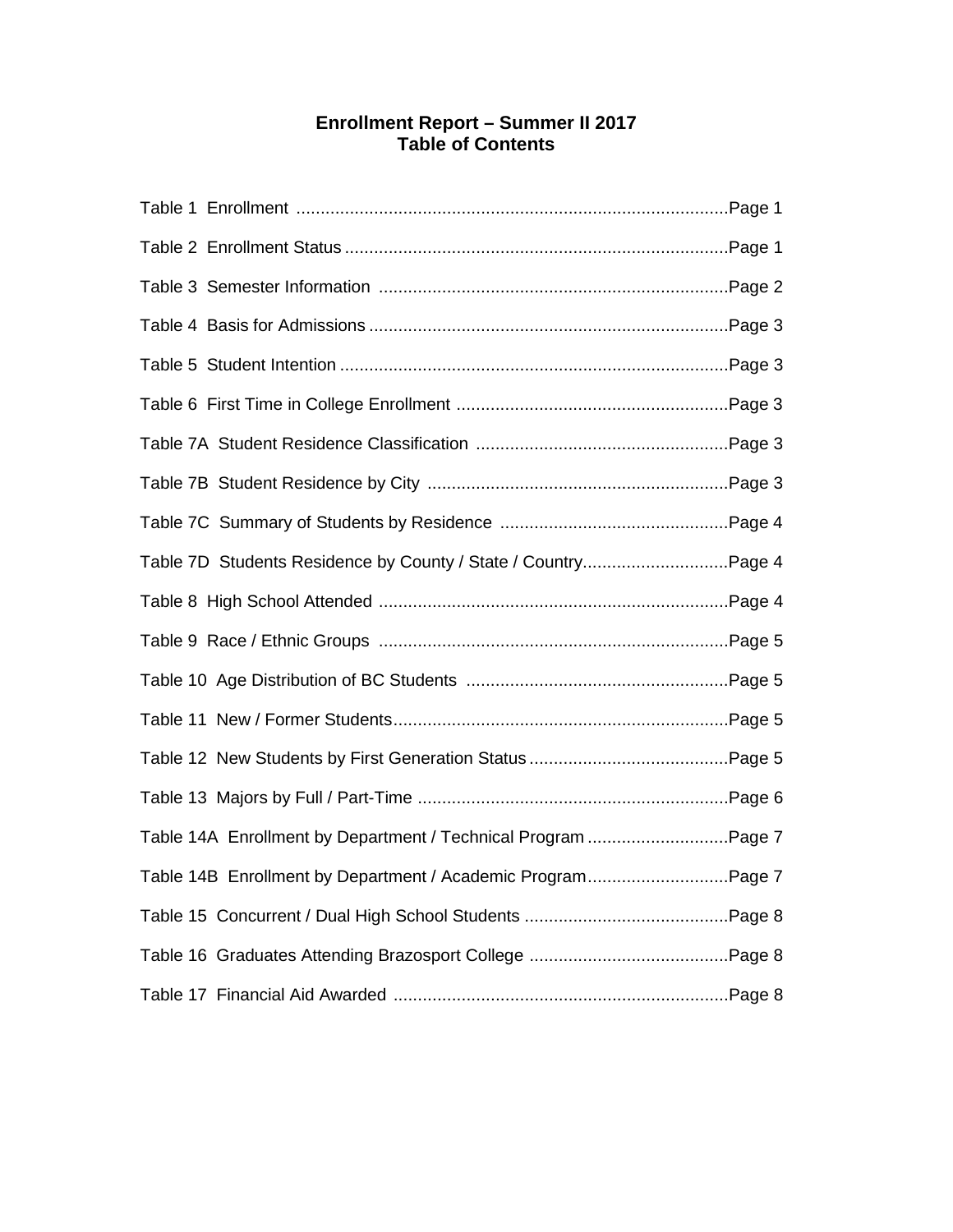## **Enrollment Report Summer II 2017**

#### **Table 1 Enrollment**

#### **Credit Program**

| Campus – Regular Semester Students | 840 |
|------------------------------------|-----|
| Flexible Entry (3 Duplicated)      | ີວ∠ |
| Total Enrolled (Unduplicated)      | 889 |

#### **Non-Credit Program**

| $-8/16/17$<br>58C<br>Total Enrolled (Unduplicated) (From 7/13/17 |
|------------------------------------------------------------------|

| <b>Total Headcount</b> |     |  |
|------------------------|-----|--|
| Credit Program         | 84C |  |
| Non-credit Program     | 580 |  |
| <b>Grand Total</b>     |     |  |

#### **Full-time Student Equivalent**

| $\overline{\phantom{0}}$<br>.<br>equivalent<br>student<br>Full-time<br>⊃⊏ | ಗ⊿ |
|---------------------------------------------------------------------------|----|

Note: Found by dividing total credit hours (3,204) by 5

#### **Table 2**

**Enrollment Status Part-Time / Full-Time**

|              | <b>Full-Time</b> | Part-Time* | <b>Total</b> | %      |
|--------------|------------------|------------|--------------|--------|
| Male         | 59               | 271        | 330          | 39.3%  |
| Female       | 76               | 434        | 510          | 60.7%  |
| <b>Total</b> | 135              | 705        | 840          | 100.0% |
| %            | 16.1%            | 83.9%      | 100.0%       |        |

Note: \* Part-Time – Less than 5 semester hours in fall semester.

#### **Enrollment Status Day Student / Night Student**

|                        | No. | %      |
|------------------------|-----|--------|
| Day only*              | 440 | 52.4%  |
| Night only*            | 127 | 15.1%  |
| Both Day / Night*      | 12  | 1.4%   |
| Distance Learning only | 261 | 31.1%  |
| Total                  | 840 | 100.0% |

Note: \* Students may also be enrolled in Distance Learning course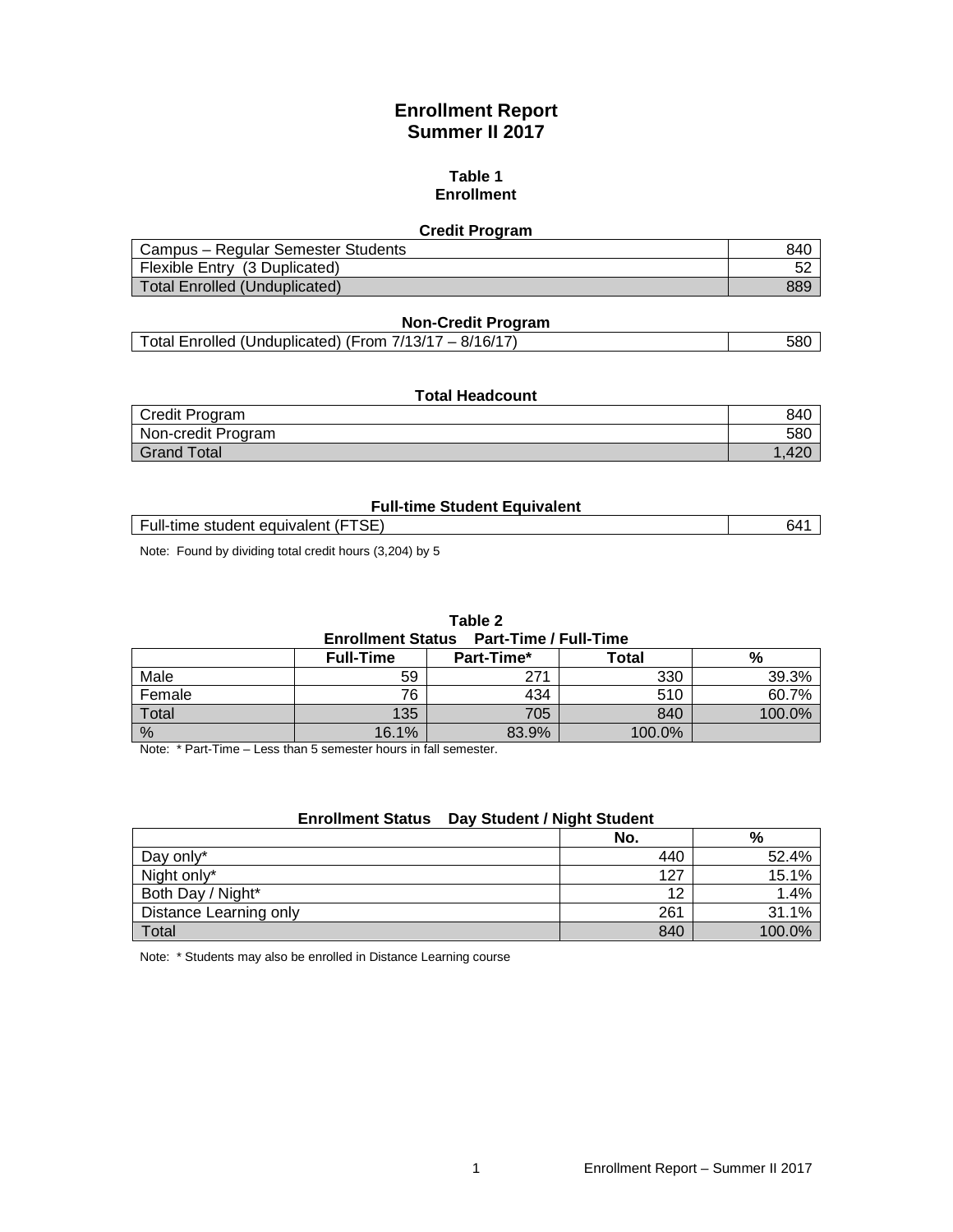#### **Table 3 Semester Information**

| <b>Headcount</b> |                                                                    |     |           |                                         |  |
|------------------|--------------------------------------------------------------------|-----|-----------|-----------------------------------------|--|
|                  | <b>Flexible Entry</b><br>Total<br><b>State Reports*</b><br>Regular |     |           |                                         |  |
| 892              |                                                                    | 892 | EO.<br>ےت |                                         |  |
|                  |                                                                    |     |           | 840<br>$-1$<br>$\cdots$<br>$\mathbf{A}$ |  |

Note: \* Includes 3 duplicated counts

#### **Semester Credit Hours By Student Tuition Residency Code**

|                 | <b>Vocational-</b><br><b>Technical</b> | Academic -<br><b>BAT</b> | <b>Totals</b> | %      |
|-----------------|----------------------------------------|--------------------------|---------------|--------|
| In-District     | 272                                    | .667                     | 1.939         | 60.5%  |
| Out-of-District | 221                                    | 1,044                    | 1,265         | 39.5%  |
| <b>Totals</b>   | 493                                    | 2,711                    | 3,204         | 100.0% |

Note: BAT hours are included in Academic credit hours.

#### **Semester Contact Hours By Student Tuition Residency Code**

|                 | <b>Vocational-</b><br>Technical | Academic -<br>BAT | Totals | %      |
|-----------------|---------------------------------|-------------------|--------|--------|
| In-District     | 6,592                           | 28.288            | 34,880 | 60.2%  |
| Out-of-District | 5.168                           | 17.936            | 23,104 | 39.8%  |
| <b>Totals</b>   | 11.760                          | 46.224            | 57,984 | 100.0% |

Note: BAT hours are included in Academic contact hours.

#### **Distance Learning Semester Contact Hours**

|                   | <b>Hours</b> | %      |
|-------------------|--------------|--------|
| Internet          | 16,288       | 98.7%  |
| $\overline{V}$ CT | 208          | .3%    |
| Hybrid            |              | 0.0%   |
| <b>Total</b>      | 16,496       | 100.0% |

Note: The distance learning contact hours are included in semester contact hours.

### **Contact hours** *NOT* **funded**

|                                   | No.   | %         |
|-----------------------------------|-------|-----------|
| Developmental Hours               | 20    | 4.3%      |
| Academic Hours (Three-peat rule)  | 1.008 | 95.7%     |
| Technical Hours (Three-peat rule) |       | 0.0%      |
| <b>Total</b>                      | 1.028 | $100.0\%$ |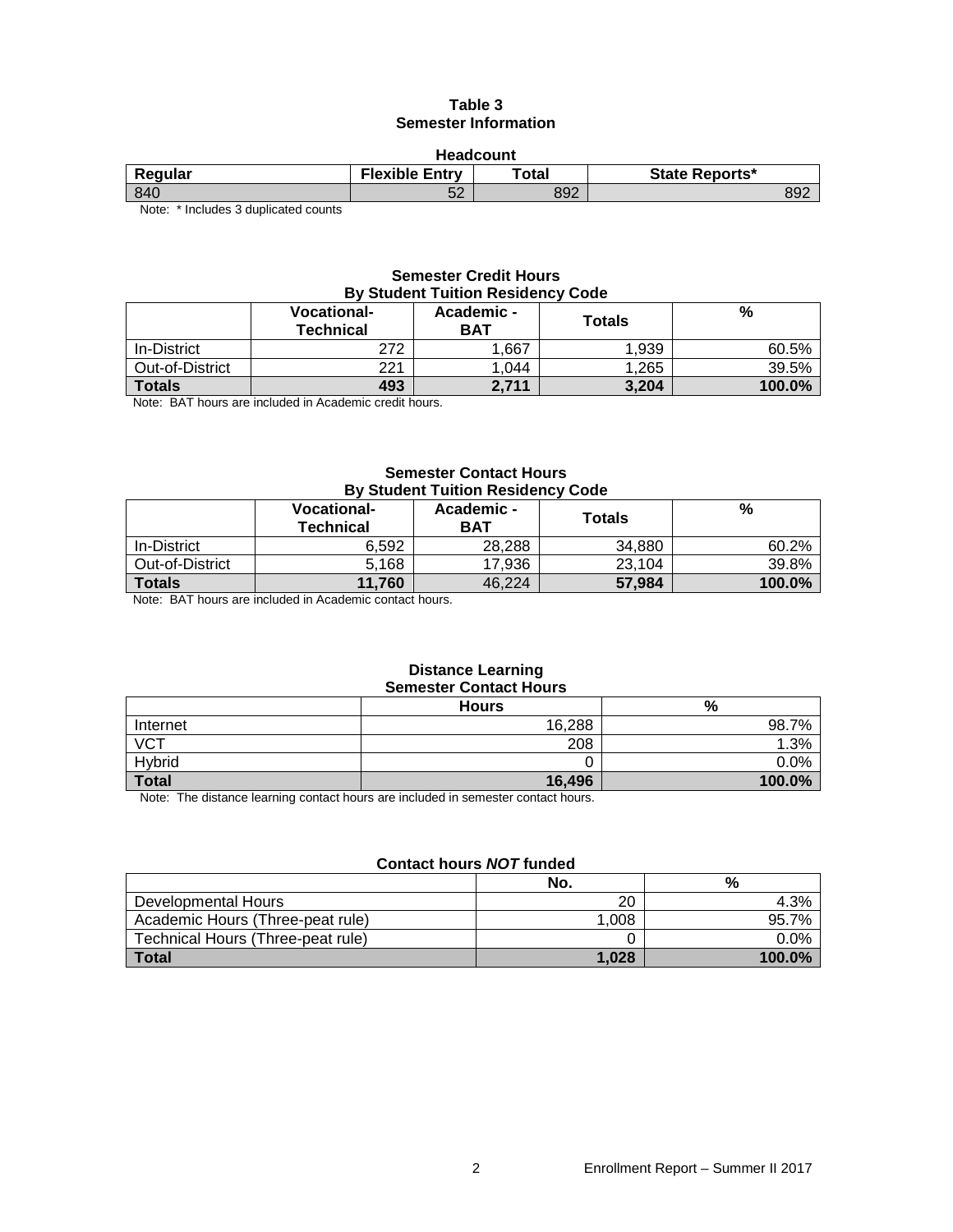| <b>Basis for Admissions to the Student Body</b> |     |         |  |
|-------------------------------------------------|-----|---------|--|
|                                                 | No. | %       |  |
| <b>High School Graduate</b>                     | 68  | 8.1%    |  |
| Individual Approval                             | 264 | 31.4%   |  |
| <b>HS Equivalency Certificate</b>               | 10  | $1.2\%$ |  |
| Former Student (Continuing Student &            |     |         |  |
| <b>Re-entered Previous Admissions)</b>          | 338 | 40.2%   |  |
| College Transfer                                | 160 | 19.0%   |  |
| Total                                           | 840 | 100.0%  |  |

**Table 4 Basis for Admissions to the Student Body**

**Table 5 Student Intention Why Students Attend Brazosport College**

|                            | No. | %      |
|----------------------------|-----|--------|
| Earn an Associate's Degree | 591 | 70.4%  |
| Earn a Certificate         | 110 | 13.1%  |
| Earn Credits for Transfer  | 113 | 13.5%  |
| <b>Job Skills</b>          | 5   | 0.6%   |
| <b>Personal Enrichment</b> | 9   | 1.1%   |
| Did Not Respond            | 12  | 1.4%   |
| Earn a BAT Degree          |     | 0.0%   |
| Total                      | 840 | 100.0% |

**Table 6 First Time in College Enrollment**

|        | -                     |             |
|--------|-----------------------|-------------|
|        | No.                   | %           |
| Male   | 25                    | 65.8%       |
| Female | $\overline{ }$<br>ں ا | 2%<br>34.2  |
| Total  | 38                    | 0%<br>100.6 |

Note: FTIC excludes transfer students and dual credit students.

**Table 7A Student Residence Classification**

|                 | No. | %      |
|-----------------|-----|--------|
| In-District     | 528 | 62.9%  |
| Out-of-District | 302 | 36.0%  |
| Out-of-State    |     | 0.6%   |
| Foreign         | э   | 0.6%   |
| Total           | 840 | 100.0% |

| <b>Student Residence by City</b> |     |        |  |
|----------------------------------|-----|--------|--|
| City                             | No. | %      |  |
| Angleton                         | 154 | 18.3%  |  |
| <b>Brazoria</b>                  | 43  | 5.1%   |  |
| Clute                            | 126 | 15.0%  |  |
| Damon                            | 3   | 0.4%   |  |
| Danbury                          | 10  | 1.2%   |  |
| Freeport                         | 109 | 13.0%  |  |
| Lake Jackson                     | 299 | 35.6%  |  |
| Sweeny                           | 24  | 2.9%   |  |
| West Columbia                    | 29  | 3.5%   |  |
| <b>Other Residence</b>           | 43  | 5.1%   |  |
| Total Students                   | 840 | 100.0% |  |

**Table 7B**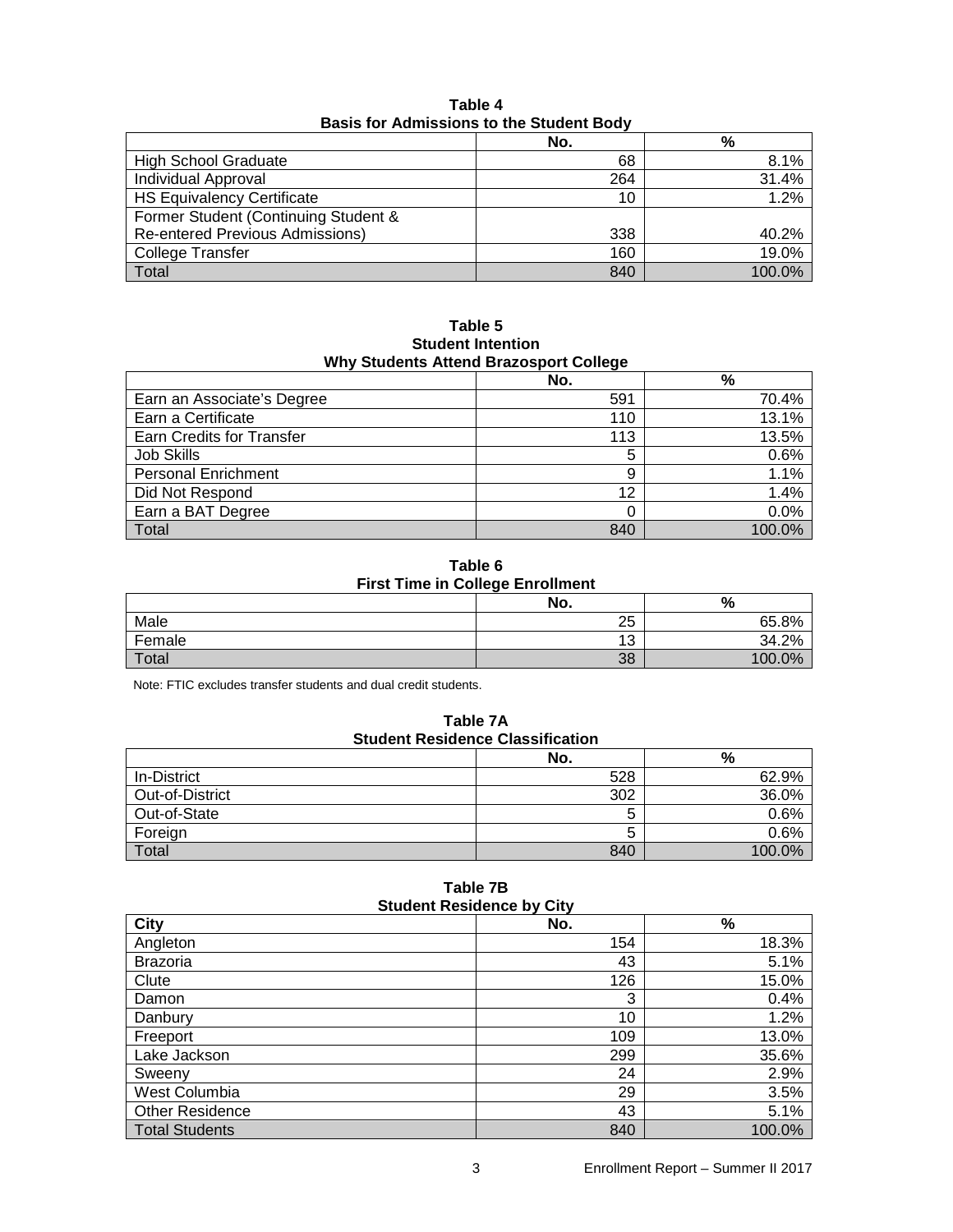|                          | No. | %       |  |
|--------------------------|-----|---------|--|
| <b>Texas Counties</b>    | 830 | 98.8%   |  |
| <b>Other States</b>      |     | $0.6\%$ |  |
| <b>Foreign Countries</b> |     | $0.6\%$ |  |
| Total                    | 840 | 100.0%  |  |

**Table 7C Summary of Students by Residence**

|                                                | Table 7D |  |  |
|------------------------------------------------|----------|--|--|
| Students Residence by County / State / Country |          |  |  |
|                                                |          |  |  |

| <b>Residence</b>        | No. | %      | <b>Residence</b> | No. | $\%$    |
|-------------------------|-----|--------|------------------|-----|---------|
| <b>Brazoria County</b>  | 809 | 96.31% | Georgia          |     | .12%    |
| <b>Cameron County</b>   |     | .12%   | Maryland         |     | .12%    |
| Denton County           |     | .12%   | Ohio             |     | .12%    |
| Fort Bend County        |     | .12%   | Oklahoma         |     | .12%    |
| <b>Galveston County</b> | 2   | .24%   | Wisconsin        |     | .12%    |
| <b>Harris County</b>    | 5   | .60%   |                  |     |         |
| Hays County             |     | .12%   | India            | 2   | .24%    |
| Matagorda County        | 9   | 1.07%  | Mexico           | 3   | $.36\%$ |
| Victoria County         |     | .12%   | Total            | 840 | 100.00% |

Note: Includes students that pay C & D coded tuition.

| Table 8 |  |                             |  |
|---------|--|-----------------------------|--|
|         |  | <b>High School Attended</b> |  |

| <b>School</b>                      | No. | %      |
|------------------------------------|-----|--------|
| Angleton                           | 142 | 16.9%  |
| <b>Brazosport</b>                  | 92  | 11.0%  |
| <b>Brazosport Christian School</b> | 5   | 0.6%   |
| Brazoswood                         | 321 | 38.2%  |
| Columbia                           | 56  | 6.7%   |
| Danbury                            | 10  | 1.2%   |
| Sweeny                             | 38  | 4.5%   |
| <b>Other Schools</b>               | 129 | 15.4%  |
| No School Assigned                 | 47  | 5.6%   |
| <b>Total Students</b>              | 840 | 100.0% |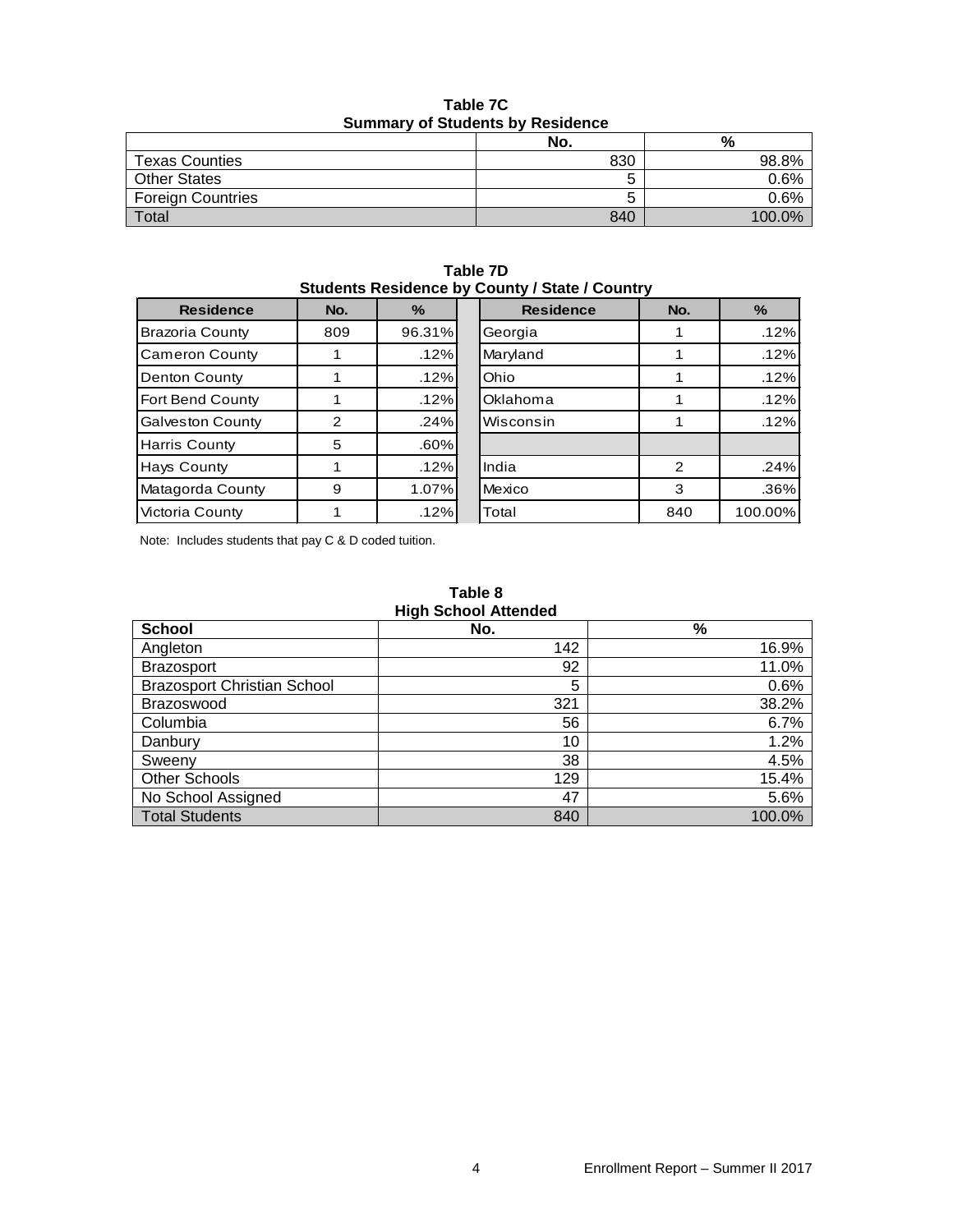#### **Table 9 Race / Ethnic Groups**

| <b>Race / Ethnicity</b>          | No. | $\frac{9}{6}$ |  |
|----------------------------------|-----|---------------|--|
| White                            | 399 | 47.5%         |  |
| Black / African American         | 60  | 7.1%          |  |
| Hispanic                         | 328 | 39.0%         |  |
| Asian                            | 18  | 2.1%          |  |
| American Indian / Alaskan Native | 2   | 0.2%          |  |
| Non-Resident Alien               | 4   | 0.1%          |  |
| Race Unknown                     | 13  | 1.5%          |  |
| Native Hawaiian / Other Pacific  |     |               |  |
| <b>Islander</b>                  | 0   | 0.0%          |  |
| 2 or more races                  | 19  | 2.3%          |  |
| <b>Total</b>                     | 840 | 100.0%        |  |

**Table 10 Age Distribution of BC Students**

| Age Distribution of Do Otaquitto |     |        |  |
|----------------------------------|-----|--------|--|
| Age                              | No. | %      |  |
| Under 18                         | 239 | 28.5%  |  |
| 18-21                            | 301 | 35.8%  |  |
| 22-24                            | 90  | 10.7%  |  |
| 25-30                            | 96  | 11.4%  |  |
| $31 - 35$                        | 45  | 5.4%   |  |
| 36-50                            | 58  | 6.9%   |  |
| 51 and above                     | 11  | 1.3%   |  |
| Total                            | 840 | 100.0% |  |

Average Age =22.6

Median Age  $=19.0$ 

#### **Table 11 New / Former Students**

|                        | <b>INGWIT UTTILET OLUMETILS</b><br>No. | %         |
|------------------------|----------------------------------------|-----------|
| <b>Former Students</b> | 782                                    | 93.1%     |
| New Students*          | 58                                     | 6.9%      |
| Total                  | 840                                    | $100.0\%$ |

Note: \* Indicates students new to Brazosport College--includes transfer students.

#### **Table 12 New Students\* by First Generation Status**

|                                 | No. | %         |
|---------------------------------|-----|-----------|
| <b>First Generation Student</b> | 20  | 34.5%     |
| Not First Generation Student    | 13  | 22.4%     |
| No response in mother's or      |     |           |
| father's education level        | 25  | 43.1%     |
| Total                           | 58  | $100.0\%$ |

Note: \*Indicates students new to Brazosport College--includes transfer students.

A first generation student is defined by both parents' education level below a Baccalaureate Degree.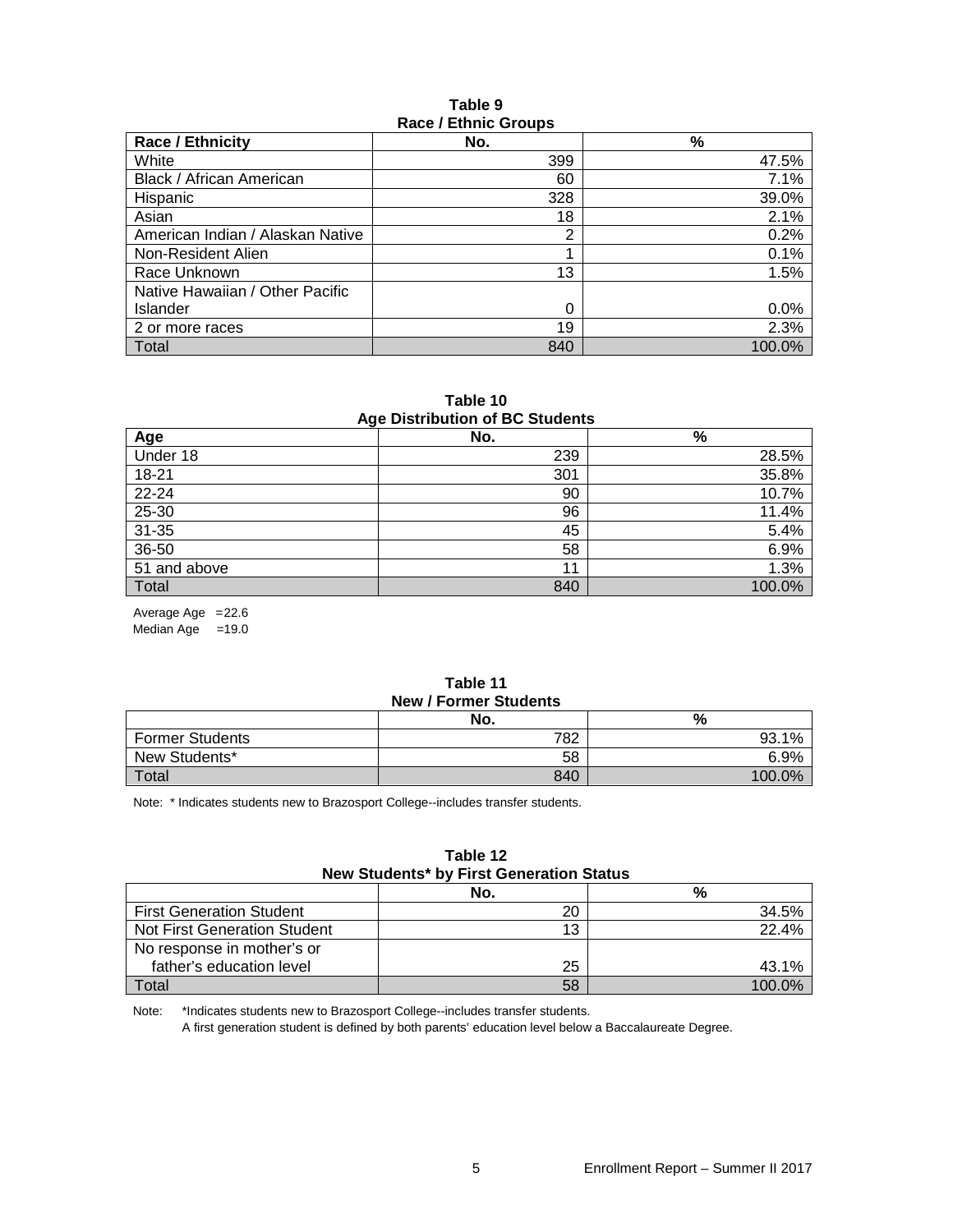#### **Table 13 Majors by Full / Part-Time**

|       | Not Dual Credit<br>Student | <b>Dual Credit</b><br>Student | No. | $\%$   |  |  |  |  |
|-------|----------------------------|-------------------------------|-----|--------|--|--|--|--|
| Full  | 51                         | 37                            | 88  | 18.8%  |  |  |  |  |
| Part  | 217                        | 162                           | 379 | 81.2%  |  |  |  |  |
| Total | 268                        | 199                           | 467 | 100.0% |  |  |  |  |

## **General Academic Degree Majors (AA & Multi-Disciplinary)**

## **General Academic Degree Majors (AS)**

|       | Not Dual Credit<br><b>Student</b> | <b>Dual Credit</b><br><b>Student</b> | No. | %      |
|-------|-----------------------------------|--------------------------------------|-----|--------|
| Full  | 20                                | ົ                                    | 23  | 15.6%  |
| Part  | 108                               | 16                                   | 124 | 84.4%  |
| Total | 128                               | 19                                   | 147 | 100.0% |

## **Other Academic Majors (AAT, etc.)**

|       | Not Dual Credit<br><b>Student</b> | <b>Dual Credit</b><br>Student | No. | %      |
|-------|-----------------------------------|-------------------------------|-----|--------|
| Full  |                                   |                               |     | 36.8%  |
| Part  |                                   |                               | 12  | 63.2%  |
| Total | 15                                |                               | 19  | 100.0% |

### **Technical Majors**

|       | Not Dual Credit<br><b>Student</b> | <b>Dual Credit</b><br><b>Student</b> | No. | %      |
|-------|-----------------------------------|--------------------------------------|-----|--------|
| Full  | 13                                |                                      | 14  | 7.3%   |
| Part  | 163                               | 14                                   | 177 | 92.7%  |
| Total | 176                               | 15                                   | 191 | 100.0% |

#### **Bachelor's in Applied Technology Majors**

|       | Not Dual Credit<br>Student | <b>Dual Credit</b><br><b>Student</b> | No. | %      |
|-------|----------------------------|--------------------------------------|-----|--------|
| Full  |                            |                                      |     | 18.8%  |
| Part  | 13                         |                                      | 13  | 81.2%  |
| Total | 16                         |                                      | 16  | 100.0% |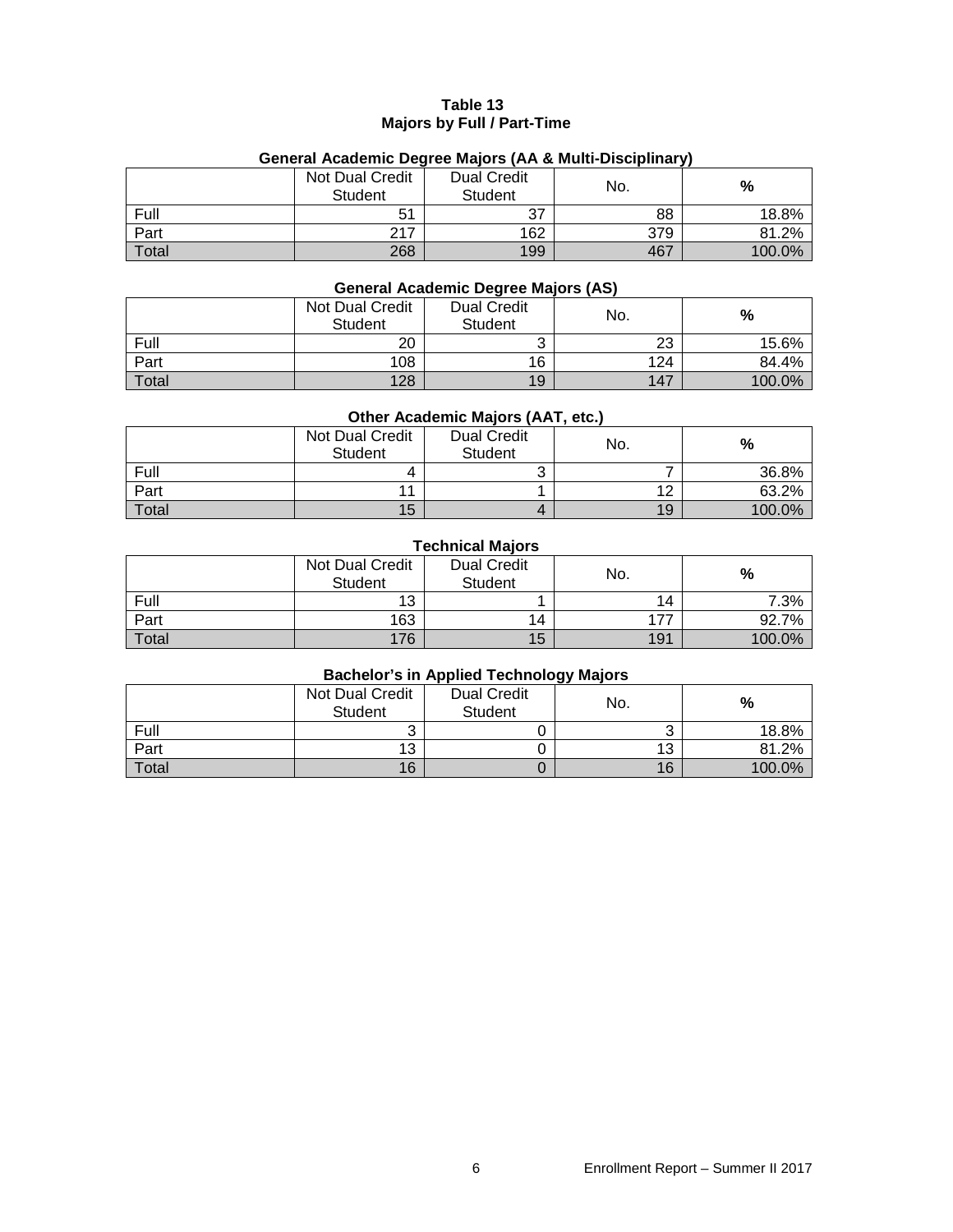### **Table 14A Enrollment by Department**

|              | Total<br><b>Students</b> | <b>Spring</b><br>Semester<br><b>Hours</b> | <b>Contact</b><br><b>Hours</b><br>Lec/Lab | Co-op    | <b>Practicum</b> | <b>FTSE</b> |
|--------------|--------------------------|-------------------------------------------|-------------------------------------------|----------|------------------|-------------|
| <b>CNBT</b>  | 24                       | 36                                        | 768                                       |          |                  | 7.20        |
| <b>CTEC</b>  | 13                       | 26                                        | 416                                       |          |                  | 5.20        |
| <b>DFTG</b>  | 44                       | 66                                        | 1,408                                     |          |                  | 13.20       |
| <b>INTC</b>  | 23                       | 36                                        | 736                                       |          |                  | 7.20        |
| <b>MCHN</b>  | 14                       | 21                                        | 448                                       |          |                  | 4.20        |
| <b>PFPB</b>  | 49                       | 84                                        | 1,680                                     |          |                  | 16.80       |
| <b>PTAC</b>  | 18                       | 36                                        | 864                                       |          |                  | 7.20        |
| <b>RNSG</b>  | 76                       | 128                                       | 2,048                                     |          |                  | 25.60       |
| <b>VNSG</b>  | 19                       | 57                                        | 3,344                                     |          |                  | 11.40       |
| <b>Total</b> | 280                      | 490                                       | 11,712                                    | $\bf{0}$ | $\bf{0}$         |             |

## **Technical Programs**

Note: Interinstitutional hours are not included.

Enrollment may be duplicated.

FTSE = summer II semester hours divided by 5.

#### **Table 14B Enrollment by Department**

|                       | <b>Academic Programs</b>        |                                                  |                                           |             |                  |             |  |
|-----------------------|---------------------------------|--------------------------------------------------|-------------------------------------------|-------------|------------------|-------------|--|
|                       | <b>Total</b><br><b>Students</b> | <b>Spring</b><br><b>Semester</b><br><b>Hours</b> | <b>Contact</b><br><b>Hours</b><br>Lec/Lab | Co-op       | <b>Practicum</b> | <b>FTSE</b> |  |
| <b>ACCT</b>           | 28                              | 56                                               | 896                                       |             |                  | 11.20       |  |
| <b>ARTS</b>           | 56                              | 168                                              | 2,688                                     |             |                  | 33.60       |  |
| <b>BIOL</b>           | 128                             | 270                                              | 6,144                                     |             |                  | 54.00       |  |
| <b>CHEM</b>           | 21                              | 43                                               | 1,008                                     |             |                  | 8.60        |  |
| <b>DRAM</b>           | 6                               | 7                                                | 320                                       |             |                  | 1.40        |  |
| <b>ECON</b>           | 21                              | 63                                               | 1,008                                     |             |                  | 12.60       |  |
| <b>ENGL</b>           | 207                             | 605                                              | 9,824                                     |             |                  | 121.00      |  |
| <b>GOVT</b>           | 110                             | 330                                              | 5,280                                     |             |                  | 66.00       |  |
| <b>HIST</b>           | 85                              | 255                                              | 4,080                                     |             |                  | 51.00       |  |
| <b>HUMA</b>           | 36                              | 108                                              | 1,728                                     |             |                  | 21.60       |  |
| <b>MATH</b>           | 35                              | 77                                               | 1,408                                     |             |                  | 15.40       |  |
| <b>MUSI</b>           | 16                              | 48                                               | 768                                       |             |                  | 9.60        |  |
| <b>PSYC</b>           | 102                             | 306                                              | 4,896                                     |             |                  | 61.20       |  |
| SOCI                  | 14                              | 42                                               | 672                                       |             |                  | 8.40        |  |
| <b>SPAN</b>           | 22                              | 50                                               | 928                                       |             |                  | 10.00       |  |
| <b>SPCH</b>           | 92                              | 276                                              | 4,416                                     |             |                  | 55.20       |  |
| <b>Total</b>          | 979                             | 2,704                                            | 46,064                                    | $\mathbf 0$ | $\bf{0}$         |             |  |
| <b>Grand</b><br>Total | 1,259                           | 3,194                                            | 57,776                                    | $\mathbf 0$ | $\Omega$         |             |  |

**Academic Programs**

Note: Interinstitutional hours are not included.

Enrollment may be duplicated.

FTSE = summer II semester hours divided by 5.